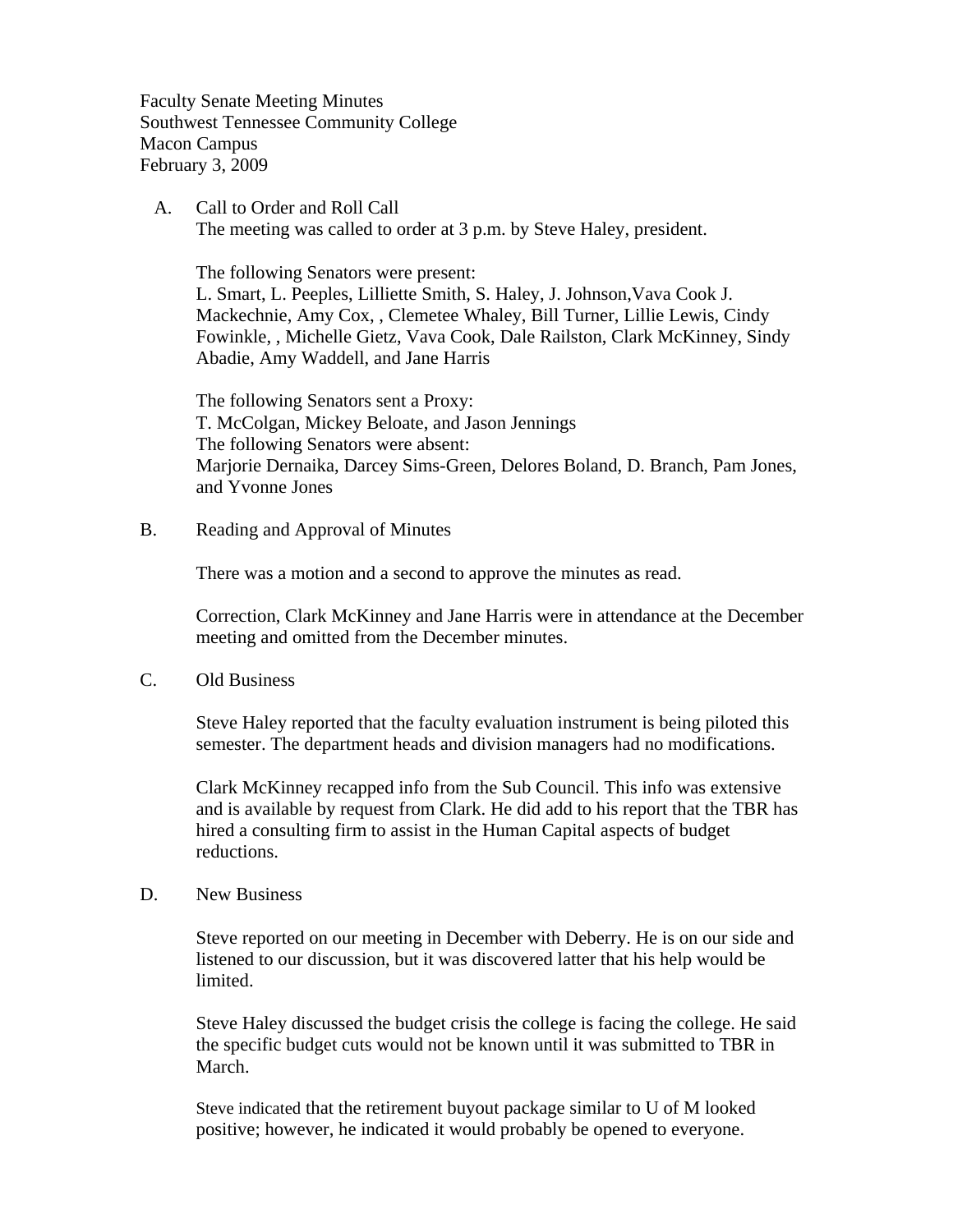There should be a decision in March by TBR and those who choose the buyout would retire effective July 1.

Steve also reported that the TBR's proposals to remove tuition caps, allow furloughs and reduce bonuses have been approved.

After these general comments a lengthy discussion on budget issues, as well as, faculty pay and equity were discussed. These included everything from what should be cut, to what 12 month faculty wanted from the senate to a discussion about equity. One thing that was agreed on by all was put in a motion by Michelle Gietz. Michelle moved that the administration be sent a memo stating that until the instructional budget (general ed) is increased (from the lowest in the state at 42%) to equal to average in the state there should be no cuts to STCC faculty budget. After a second the motion was unanimously approved.

With this motion in mind there were many recommendations about what else should be put in the memo. Since the hour was late Steve asked if a task force could be used to construct the memo based on all the discussion. With general consensus a task force of Lillette Smith, Lee Smart, Dale Railston and Charles Bryant was charged with composing a letter to the administration to express the faculty senate's position on Faculty equity and pay issues with recommendations. The task forces memo once composed will be sent to the entire faculty senate for approval since we do not have another meeting prior to the March deadline. This was agreed to by all.

Lillette anounounced the election process for senators would be started with a letter to the department heads this month. The election committee chaired by Lillette will be Joyce Johnson, Bill Turner, Clementee Whaley and Vava Cook

## E Adjournment

.

A motion was made and seconded to adjourn the meeting at 4:50 P.M.

\*Senate Sharepoint Web Site: http://internal.southwest.tn.edu/fac-senate/

| 2008-2009 Senate          |          |                                                                                  |      |
|---------------------------|----------|----------------------------------------------------------------------------------|------|
| President: Steve Haley    |          | shaley@southwest.tn.edu                                                          | 5635 |
| <b>Division Senators:</b> |          |                                                                                  |      |
|                           |          | Division Senators of Liberal Studies and Education - Five Seats.                 |      |
|                           |          | (Developmental Studies, Education, Fine Arts/Language and Literature, Social and |      |
| <b>Behavioral</b>         |          |                                                                                  |      |
| Science/Criminal Justice) |          |                                                                                  |      |
| Jane Harris (08-09)       | maharris | Fine Arts/Lang Lit                                                               | 4246 |
| Doug Branch (08-09)       | dbranch  | Fine Arts/Lang. and Lit.                                                         | 4483 |

Lilliette Smith (08-09) ljsmith Social Behav. Sci./Crim. Just. 4125 Marjorie Dernaika(08-10) mderernaika Developmental Studies 4474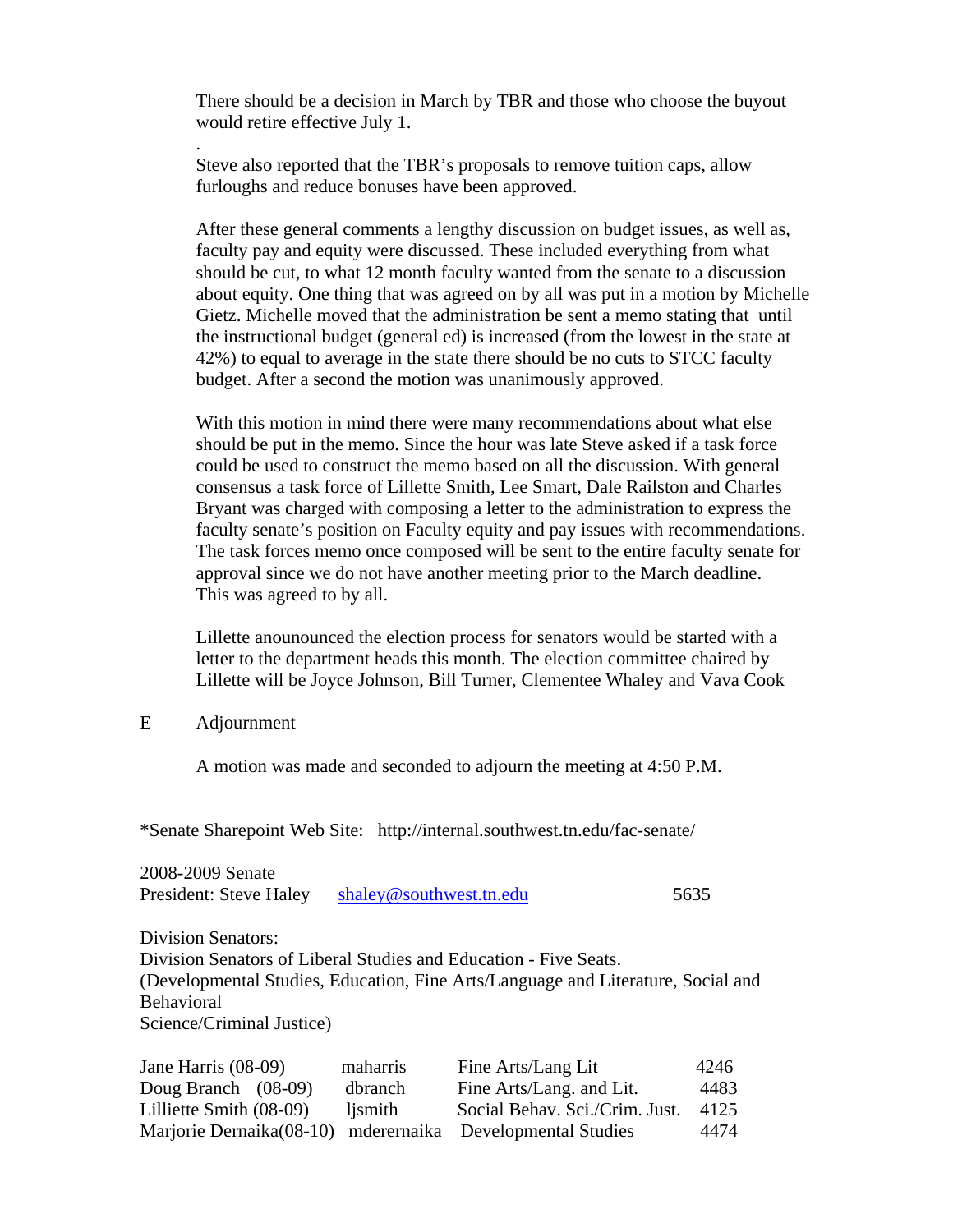Darcy Sims-Green (08-10) dsgree Sci/Crim Justice 4278

Division Senators of Business, Career Studies and Technology - Five Seats. (Accountacy/Office Adm./Career Studies, Business Adm. and Paralegal Studies, Information Tech/Graphic Arts, Engineering Tech., Industrial and Environ.Tech.)

|                               |               | Jerry Redmond(08-09) jredmond Information Tech., Graph. Arts. | 4410 |
|-------------------------------|---------------|---------------------------------------------------------------|------|
| Michelle Gietz (08-10)        | mgietz        | Business/Acct/Paralegal                                       | 5668 |
| Lee Smart $(08-10)$           | <i>lsmart</i> | Business/Acct/Paralegal                                       | 5076 |
| Clemetee Whaley(08-09)cwhaley |               | Information Tech – Prog                                       | 4516 |
| Sinde Abadie (08-10) csabadie |               | Business/Acct/Paralegal                                       | 4409 |

Division Senators of Math, Natural Sciences, & Health Sciences - Four Seats. (Nursing, Mathematics, Natural Sciences, Allied Health)

| Bill Turner $(08-09)$                      | wturner | <b>Mathematics</b>                                                     | 6023 |      |
|--------------------------------------------|---------|------------------------------------------------------------------------|------|------|
| Amy $Cox(08-10)$                           | acox    | <b>Allied Health</b>                                                   | 5390 |      |
| Jason Jennings (08-10) jbjennings          |         | <b>Natural Sciences</b>                                                | 5679 |      |
| Amy Waddell(08-10) awaddell                |         | Natural Sciences                                                       | 5224 |      |
| <b>Department Senators:</b>                |         |                                                                        |      |      |
| Division: Business, Career Studies & Tech. |         |                                                                        |      |      |
| Departments:                               |         |                                                                        |      |      |
|                                            |         | a. Business Administration/Accountancy and Paralegal Studies           |      |      |
|                                            |         | b. Office Administration/Information Technologies and Hospitality Mgt. |      |      |
| c. Engineering Technologies                |         |                                                                        |      |      |
| d. Industrial & Environmental Technologies |         |                                                                        |      |      |
|                                            |         |                                                                        |      |      |
| Leslie Peeples $(08-09)$ lpeeples          |         | Off Adm/Info Tech & Hosp.                                              |      | 4006 |
| Lillie Lewis (08-09) llewis                |         | Business/Acct/Paralegal                                                |      | 4547 |
| Cindy Fowinkle(08-09)lkfowinkle            |         | Engineering Tech.                                                      |      | 4665 |
| Dale Railston (08-09) drailston            |         | Industrial and Environ. Tech.                                          |      | 4160 |
|                                            |         |                                                                        |      |      |

Division: Liberal Studies & Education

Departments:

a. Developmental Studies

b. FineArts, Languages, and Literature

c. Education

d. Social & Behavioral Science/ Criminal Justice

| Mickey Beloate (08-09) mbeloate | <b>Developmental Studies</b>      | 6017 |
|---------------------------------|-----------------------------------|------|
| Vava $Cook(08-10)$<br>vcook     | Educationm                        | 5347 |
| Clark McKinne(08-10) cmckinney  | Social Sciences/Behav Sci         | 5347 |
| Yvonne Jones $(08-09)$ yjones   | Fine Arts/Language and Literature | 5215 |

Division: Math, Natural Sciences & Health Sciences Departments: a. Mathematics b. Natural Sciences c. Nursing